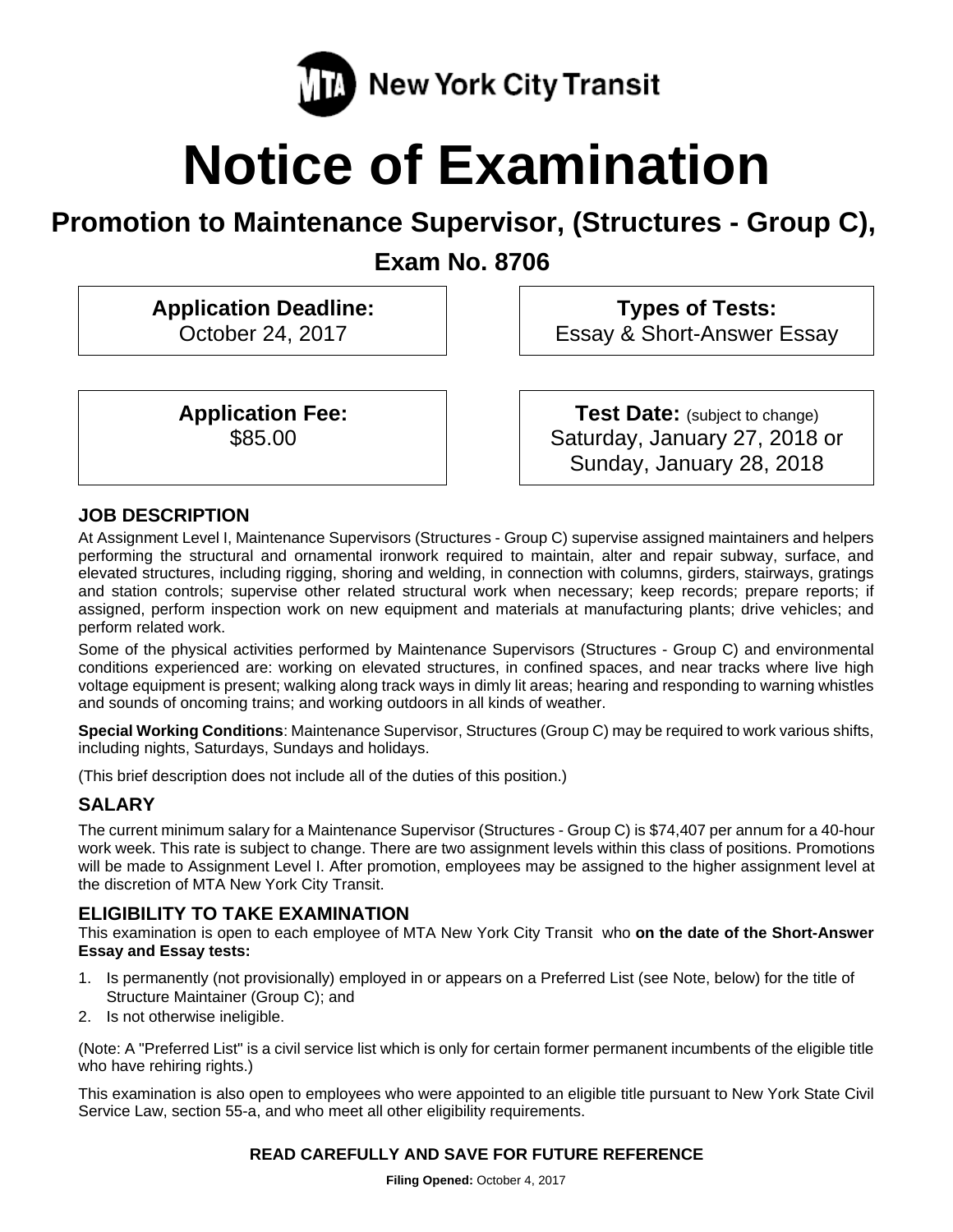You are responsible for determining whether you meet the eligibility requirements for this examination prior to submitting the *Application*. If you do not know if you are eligible check with **your department's Human Resources representative**. You may be given the test before we verify your eligibility. If you are marked "Not Eligible," your application fee will **not** be refunded and you will **not** receive a score.

This examination is **not** open to employees of MaBSTOA, MTA Bus, SIRTOA, or to employees of any MTA agencies other than MTA New York City Transit.

#### **REQUIREMENTS TO BE PROMOTED**

**Probation Completed:** At the time of promotion, you must have completed your probationary period in the eligible title as indicated in the above "Eligibility to Take Examination" section, and you must be permanently employed in the eligible title or your name must appear on a Preferred List for the eligible title at the time of promotion. Additionally, you must have served permanently in the eligible title for at least one year. Time served prior to a break in service of more than one year will not be credited.

**Drug Screening Requirement:** You must pass a drug screening in order to be promoted.

**License Requirement:** At the time of promotion, you must have a Motor Vehicle Driver License that is valid in the State of New York with no disqualifying restrictions that would preclude the performance of the duties of a Maintenance Supervisor (Structures - Group C). If you have serious moving violations, license suspension or an accident record, you may be disqualified. This license must be maintained for the duration of your employment in the title.

#### **HOW TO SUBMIT AN APPLICATION AND PAY THE APPLICATION FEE**

If you believe you meet the requirements in the "Eligibility to Take Examination" section, submit an application online by the last day of the application period unless you are requesting a Fee Waiver. Applicants who wish to request a Fee Waiver should refer to the "How to Submit an Application When Requesting a Fee Waiver" section below.

**Application Fee:** This fee is generally not refundable. Under special circumstances, you may be entitled to a refund. You should refer to the Department of Citywide Administrative Services ("DCAS") Exam Regulations to determine if you are entitled to a refund prior to requesting a refund. You can refer to the bottom of the last page of the Notice of Examination for instructions on how to obtain a copy of the DCAS Exam Regulations.

#### **Online Applications:**

- 1. Apply using the "BSC" employee portal at www.mymta.info by the last day of the *Application* period.
- 2. You must pay the *Application* fee via payroll deduction. Applicants who request a fee waiver must apply by mail.
- 3. You will be given a confirmation number after you submit your *Application* and pay the application fee.

Computers with internet access are available on a limited basis at branches of the New York Public Library, the Brooklyn Public Library and the Queens Library to patrons with a valid library card.

#### **HOW TO SUBMIT AN APPLICATION WHEN REQUESTING A FEE WAIVER**

Applicants who wish to request a Fee Waiver must obtain an *Application* in person at the MTA New York City Transit Exam Information Center as indicated below and must submit the *Application* and required forms by mail to the address in the Correspondence section below **by the last day of the application period**.

MTA New York City Transit will not accept applications in person. Additional information on how to request an application fee waiver is available with the Application.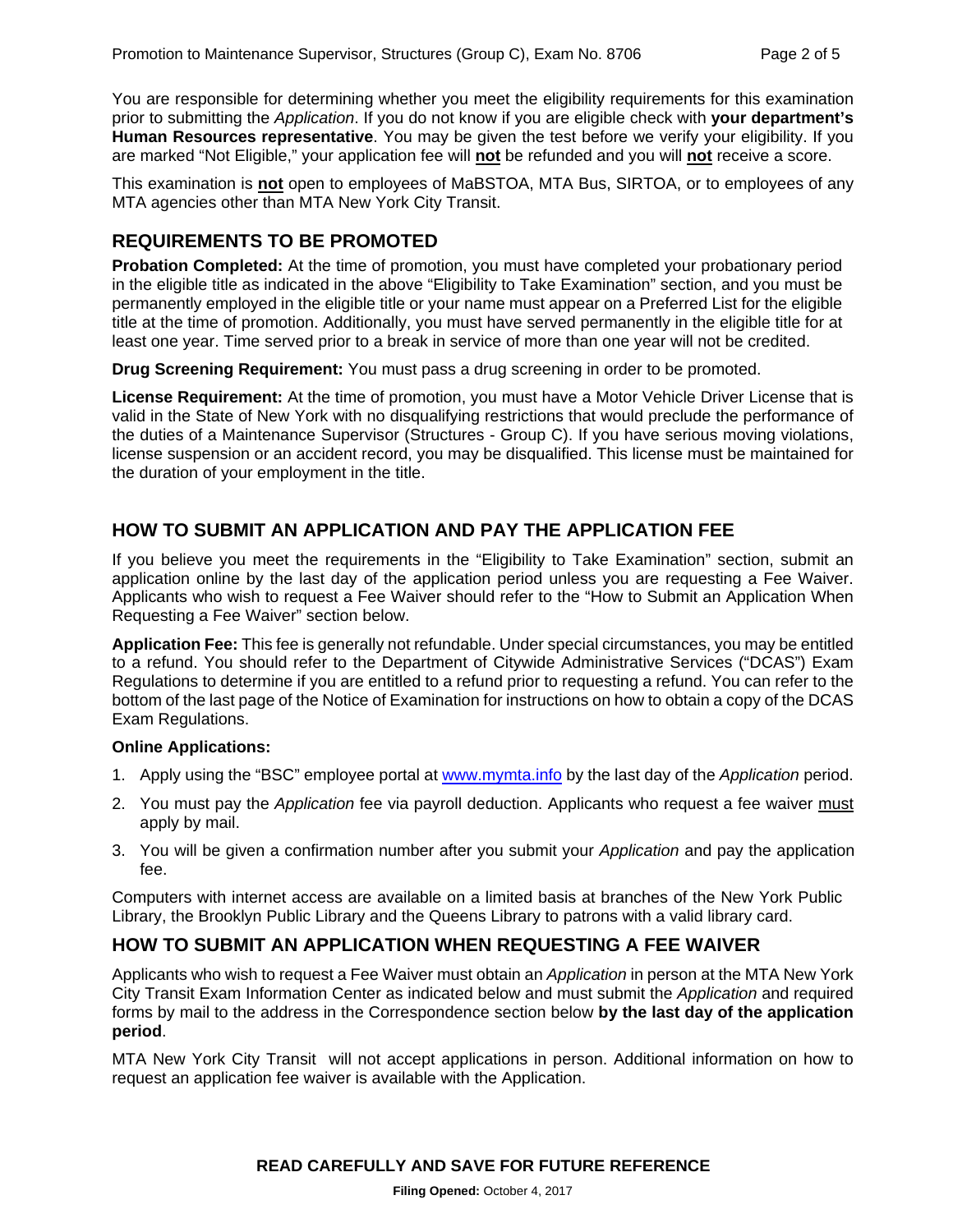**MTA New York City Transit Exam Information Center**: Open Monday through Friday, from 9 AM to 3 PM, in the lobby at 180 Livingston Street, Brooklyn, New York. Directions: take the A, C, F, or R trains to the Jay Street-Metro Tech Station, or the 2, 3, or G train to the Hoyt Street Station.

#### **ADMISSION LETTER**

An *Admission Letter* will be mailed to you about 10 days before the first date of the Essay and Short-Answer Essay tests. If you do not receive an *Admission Letter* at least 4 days before this date, you may obtain a duplicate letter at the MTA Exam Information Center (as indicated above). A paper copy of the *Admission Letter* is your ticket for admission to the test.

Employees **must** keep their official mailing address **up to date.** Only the address on file with the MTA Business Service Center will be used to mail correspondence, including the *Admission Letter.*

#### **THE TEST**

You will be given a Qualifying Essay test and a Competitive Short-Answer Essay test. A score of at least 70% is required to pass each test. Your score on the competitive short-answer essay test will determine 85% of your final score. Your seniority will determine the remaining 15%. You must pass the essay and short-answer essay tests to have your seniority credited. Your seniority score will be 70 plus ½ point for each three months of completed, permanent, continuous service with an agency under the jurisdiction of the Commissioner, Department of Citywide Administrative Services in competitive class titles. Your service will be credited through the date of the essay and short-answer essay tests, up to a maximum of 15 years. Time served prior to a break in service of more than one year will not be credited.

Veterans' or Disabled Veterans' Credit will be granted only to eligible passing candidates who request that they be applied. Veterans' or Disabled Veterans' Credit should be requested at the time of application, but **must** be requested before the date the eligible list is established. Claims for Veterans' or Disabled Veterans' Credit cannot be made once the eligible list is established.

The **Qualifying Essay** test will require candidates to write one or more reports based on information provided on the day of the test. Candidates will be evaluated on their ability to write concisely, comprehensively and clearly using good grammatical form. Only those candidates who achieve a passing score on the qualifying essay test will have their competitive short-answer essay test rated.

The **Competitive Short-Answer Essay** test will require candidates to describe in detail: procedures related to the maintenance, installation, repair, alteration, and inspection of structural and ornamental ironwork components; MTA New York City Transit rules and regulations pertaining to general supervision and safety; safe work practices and procedures; reading and interpreting specifications and drawings; making computations; taking measurements; rigging; flagging; setting up work zones; and other related areas.

Only those candidates who achieve a passing score on the qualifying essay test will have their competitive short-answer essay test rated.

#### **TEST ADMINISTRATION GUIDELINES**

**Warning:** You are not permitted to enter the test site with cellular phones, smart watches, beepers, pagers, cameras, portable media players, or other electronic devices. Calculators are permitted; however, they must be hand-held, battery or solar powered, numeric only. Calculators with functions other than addition, subtraction, multiplication and division are prohibited. Electronic devices with an alphabetic keyboard or with word processing or data recording capabilities such as planners, organizers, etc. are prohibited. If you use any of these devices in the building at any time before, during or after the test, you may **not** receive your test results, your test score may be nullified, and your application fee will **not** be refunded.

You may not have any other person, including children, present with you while you are being processed for or taking the test and no one may wait for you inside of the test site while you are taking the test.

(Continued)

**READ CAREFULLY AND SAVE FOR FUTURE REFERENCE**

**Filing Opened:** October 4, 2017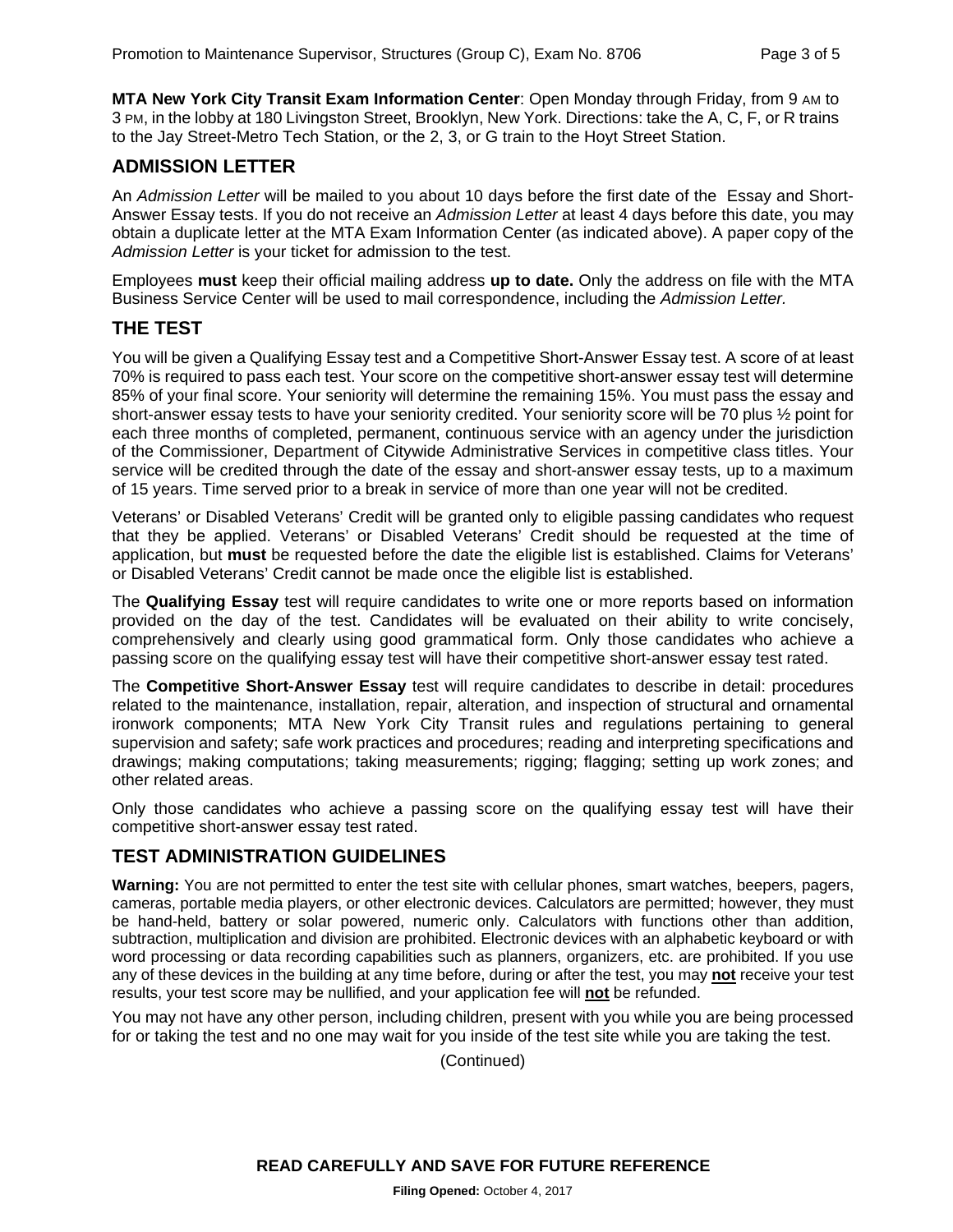**Leaving:** You must leave the test site once you finish the test. If you leave the test site after being fingerprinted but before finishing the test, you will not be permitted to re-enter. If you disregard this instruction and re-enter the test site, you may not receive your test results, your test score may be nullified, and your application fee will not be refunded.

**Proof of Identity:** You must present your MTA employee ID when you arrive to take the test.

## **THE TEST RESULTS**

If you pass the competitive short-answer essay test and the qualifying essay test and are marked eligible, your name will be placed in final score order on an eligible list and you will be given a list number. You will be notified by mail of your test results. If you meet all requirements and conditions, you will be considered for promotion when your name is reached on the eligible list.

#### **SPECIAL ARRANGEMENTS**

**Late Filing:** Consult with **your department's Human Resources representative** to determine the procedure for filing a late *Application* if you meet one of the following conditions:

- 1. You are absent from work for at least one-half of the application period and are unable to apply for reasons such as vacation, sick leave or military duty; or
- 2. You become eligible after the above application period, but on or before the first date of the essay and short-answer essay tests.

**Make-Up Test:** You may apply for a make-up test if you cannot take the tests on the scheduled test date for any of the following reasons:

- 1. Compulsory attendance before a public body;
- 2. On-the-job injury or illness caused by municipal employment where you are an officer or employee of MTA New York City Transit
- 3. Absence from the test within one week after the death of a spouse, domestic partner, parent, sibling, child or child of a domestic partner;
- 4. Absence due to ordered military duty;
- 5. A clear error for which MTA New York City Transit is responsible; or
- 6. A temporary disability, pregnancy-related, or child-birth-related condition preventing you from taking the test.

To request a make-up test, mail your request with your documentation of special circumstances to the address found in the "Correspondence Section" below within 60 days of your scheduled test date or make the request within 60 days of restoration to your position after performing military duty.

**Special Test Accommodations:** If you plan to request special testing accommodations due to disability or an alternate test date due to your religious belief, follow the instructions included with your *Application*  and mail your request to the address found in the "Correspondence" section below no later than 30 days prior to the first scheduled test date.

### **CORRESPONDENCE**

**Change of Contact Information**: It is critical that you promptly notify MTA New York City Transit of any change to your contact information (telephone number, mailing address and/or email address). You may miss important information about your exam(s) or consideration for promotion, including important information that may require a response by a specified deadline, if we do not have your correct contact information.

#### **All changes to your employee contact information must be made through the MTA Business Service Center (BSC) via the employee portal at http://www.mymta.info.**

All other correspondence must be sent to the following address:

Promotion to Maintenance Supervisor, Structures (Group C) Exam No. 8706 MTA New York City Transit 180 Livingston Street, Room 4070 Brooklyn, NY 11201

#### **READ CAREFULLY AND SAVE FOR FUTURE REFERENCE**